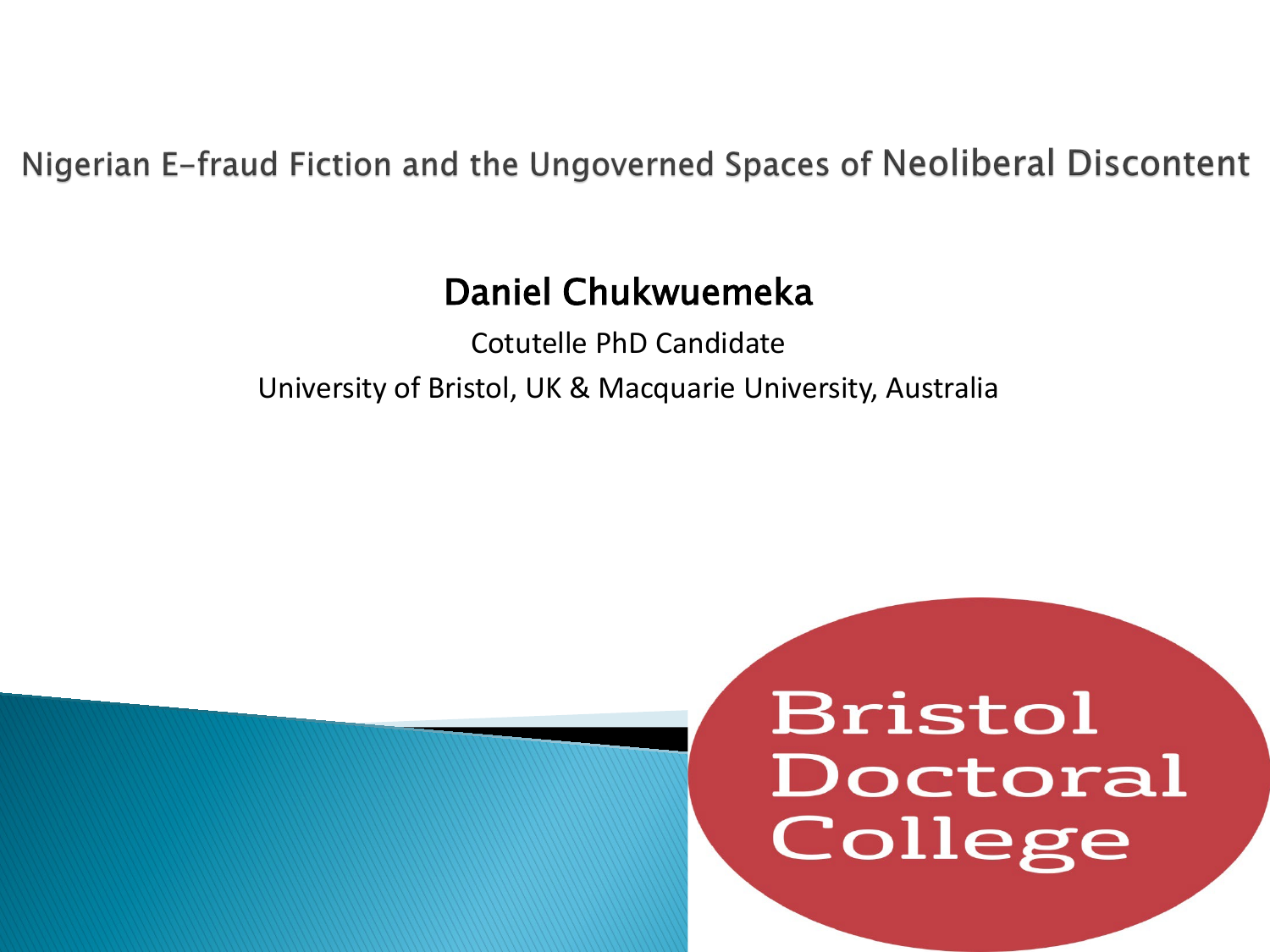Sometime ago, Cash Daddy had instructed Protocol Officer to send letters to foreign businessmen who might be interested in investing in Nigeria. Protocol Officer wrote that, as the CEO of Ozu High Seas Construction Company, he had a strong government contact who could guarantee access to juicy contracts. All he needed was a foreign partner with a muscular bank account to act as guarantor.

Adaobi Tricia Nwaubani, I Do Not Come to You by Chance (London: Weidenfeld and Nicolson, 2009), p. 195.

…the e-fraudsters navigate the unstable geographies of a deceptive political economy in which they are made first to starve and then to prosper.

scam letters conform to the formal modalities of hustler narratives in which the subject's engagement in a hustle economy animates a critique of the state's political economy.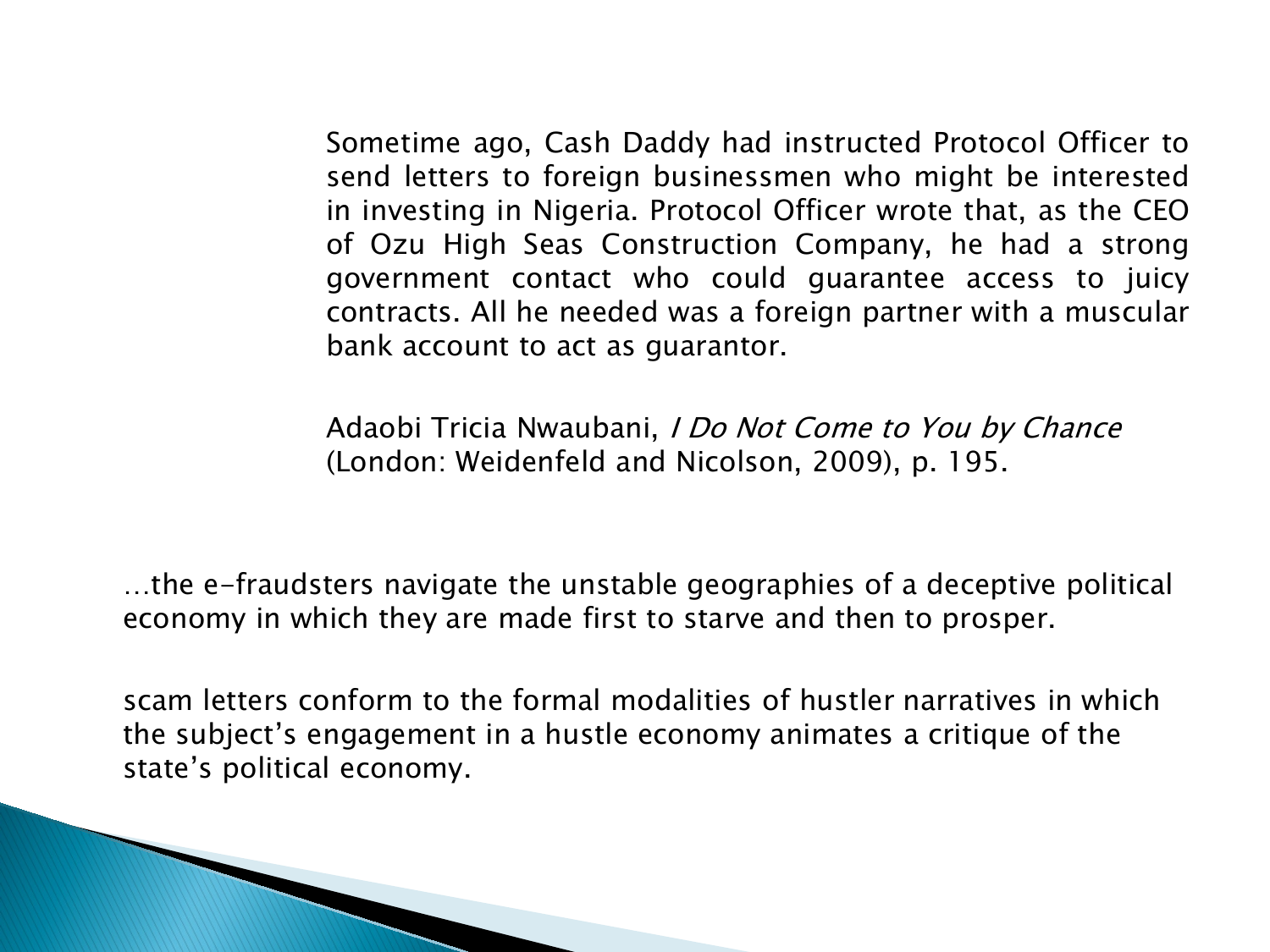The e-fraudsters are the authors' doppelgangers – they both construe e-fraud as an economy of space.

Both scam letters and e-fraud texts function as economic instruments that register, and profit from, the neoliberal commercialisation of the postcolonial space.





**TEJU COLE** 

**EVERY DAY** 

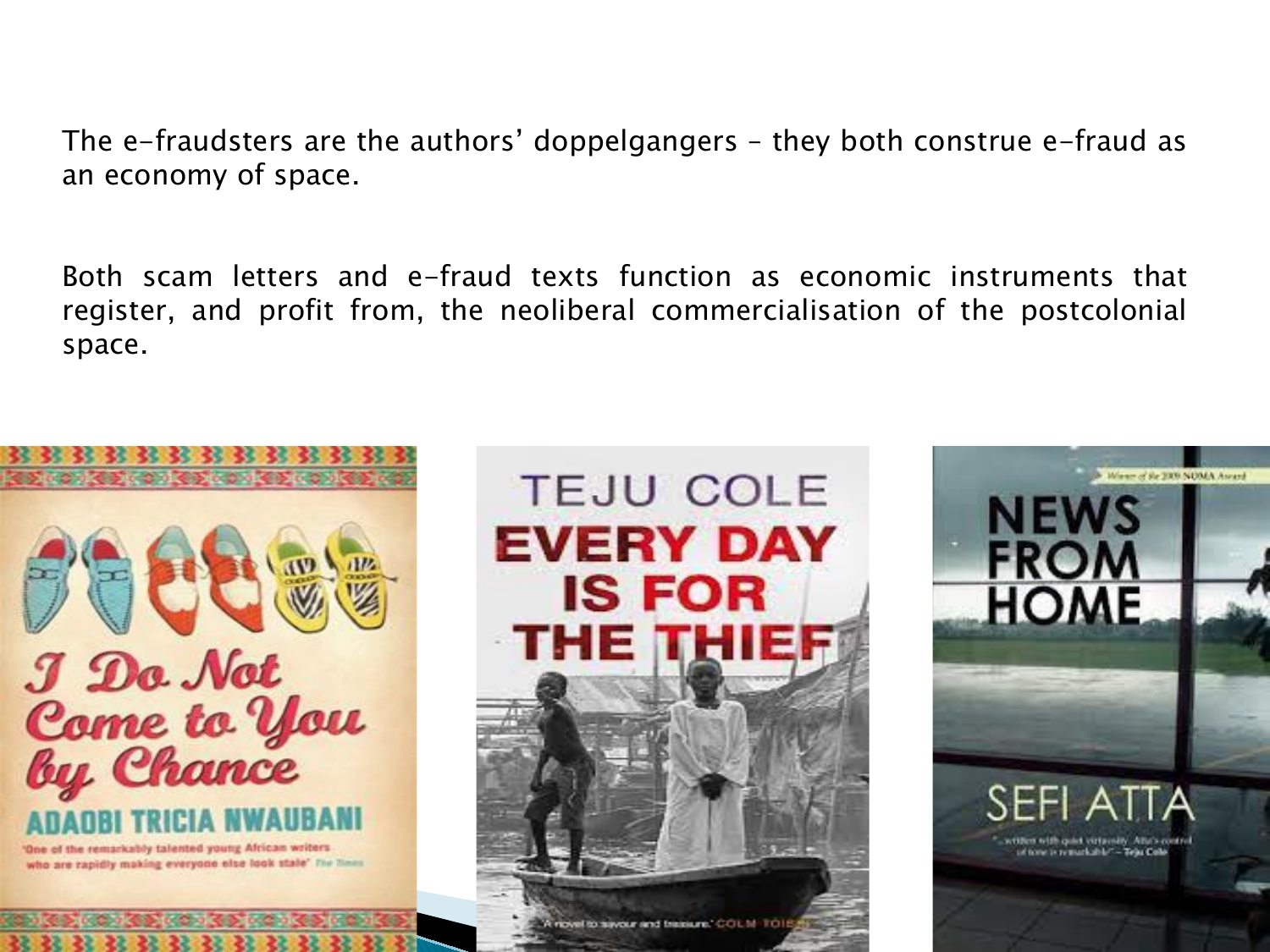### **Colonialism as a Spatialising Exercise**

the physical and geographical conquest of the non-European world

 essentially concerned with the control of space and place, territorial rights and economic deprivation of geographical locations

 $\rightarrow$  the idea of Africa as a non-space, a signifier for arrested temporality

 Africa as a 'primordial chaos', an undeveloped and haphazard space in need of European spatio-civilisational intervention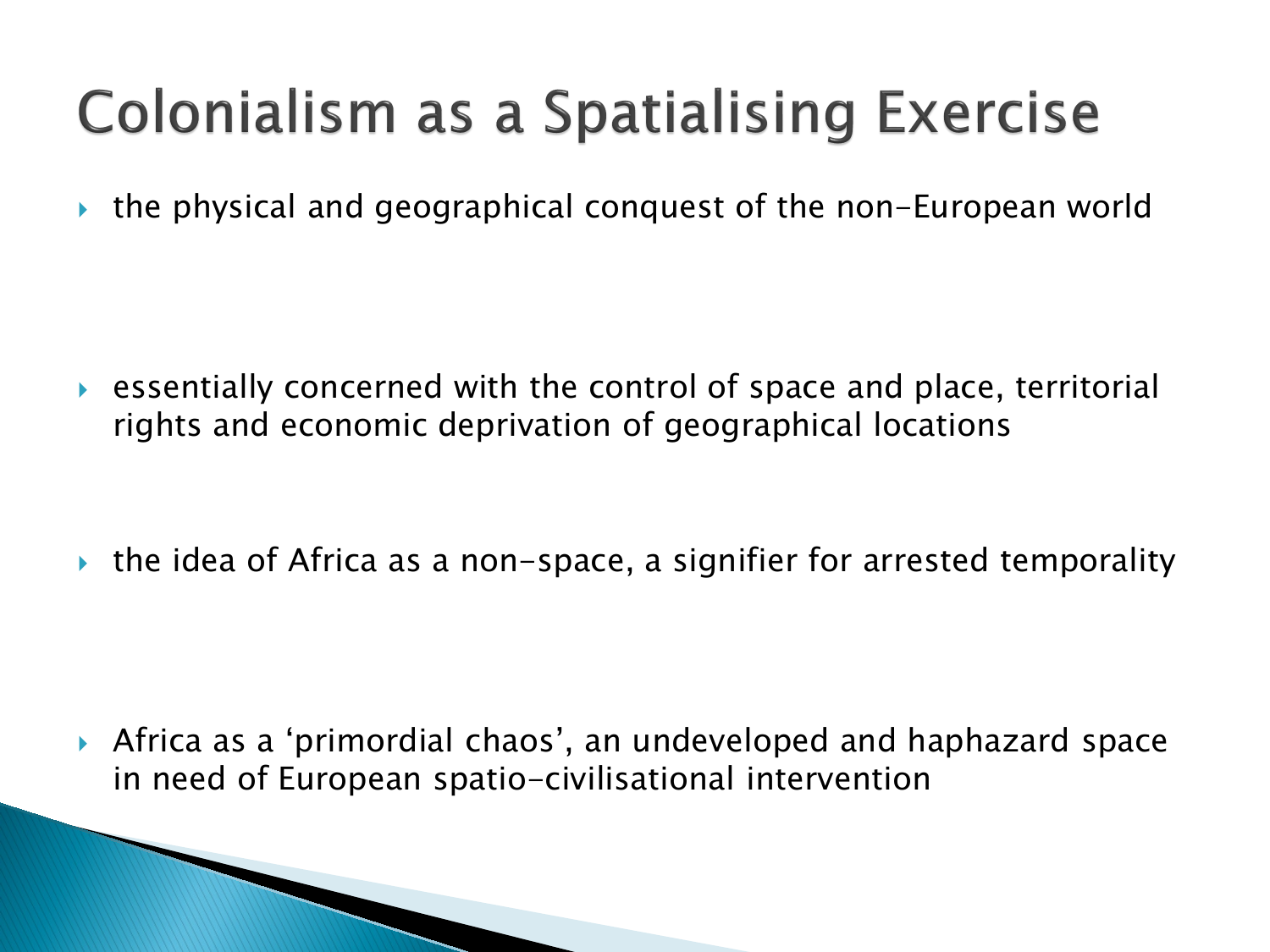# **Postcolonial spatiality**

▶ the postcolonial, neoliberal African experience has continued spatiality as a geography of neoliberal discontent.

 E-fraud texts imagine engagement in internet fraud as a structural adjustment to capitalist imperatives of the neoliberal space through the creation of a 'third space'.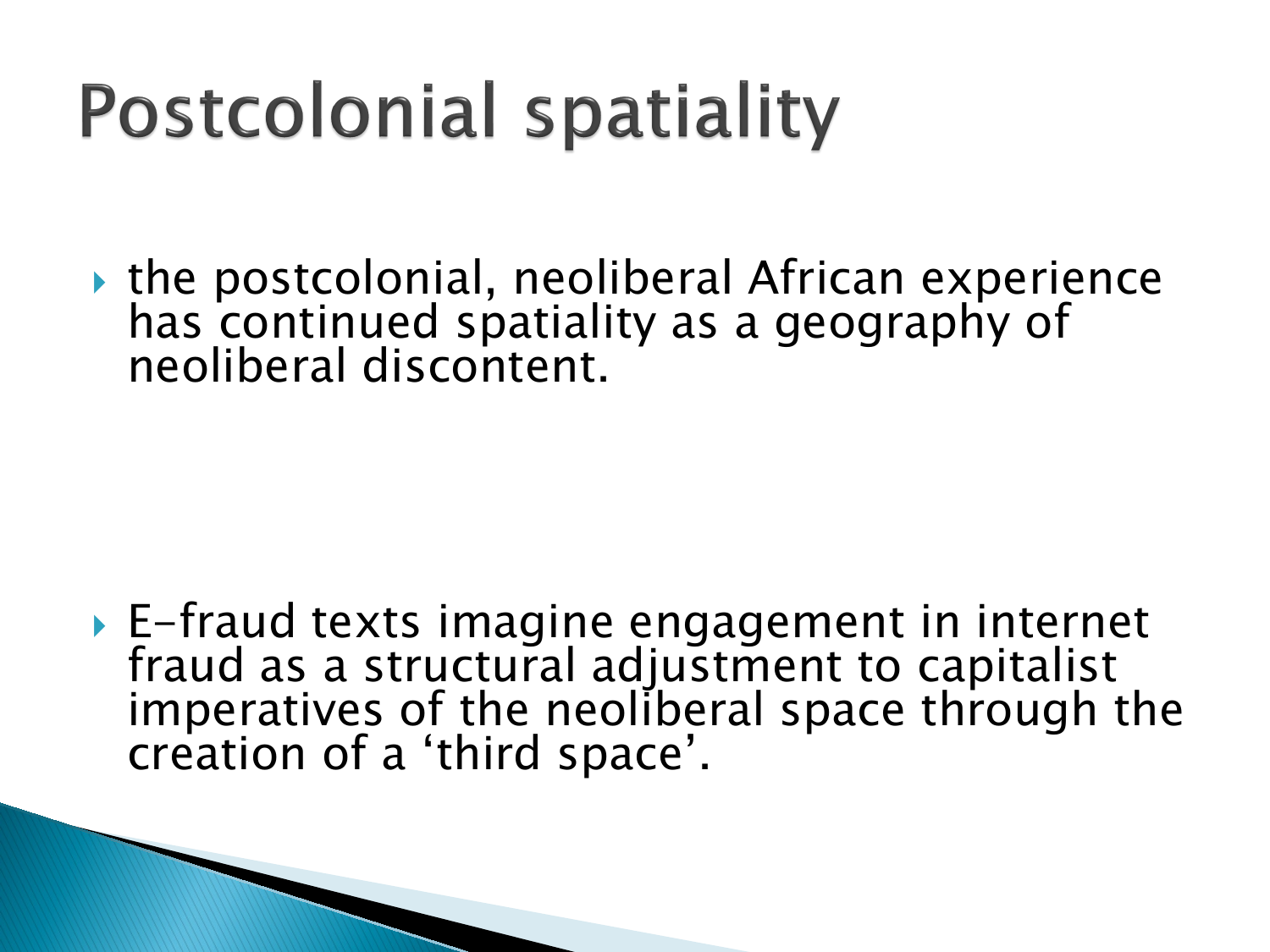#### E-fraudsters position internet fraud as:

• a digital art of taking up space in an economic climate of relentless displacement

- a vocational act of commercialising one's victimhood, as a villain with capitalist agency
- a virtual approach to the neoliberal reduction of all spatial values to those of the market.

The act of plotting scam e-mails therefore becomes a 'space-finding mission' – decolonial as well as neocolonial re-mapping of the extant global stereotype of Africa as a *lootable* space.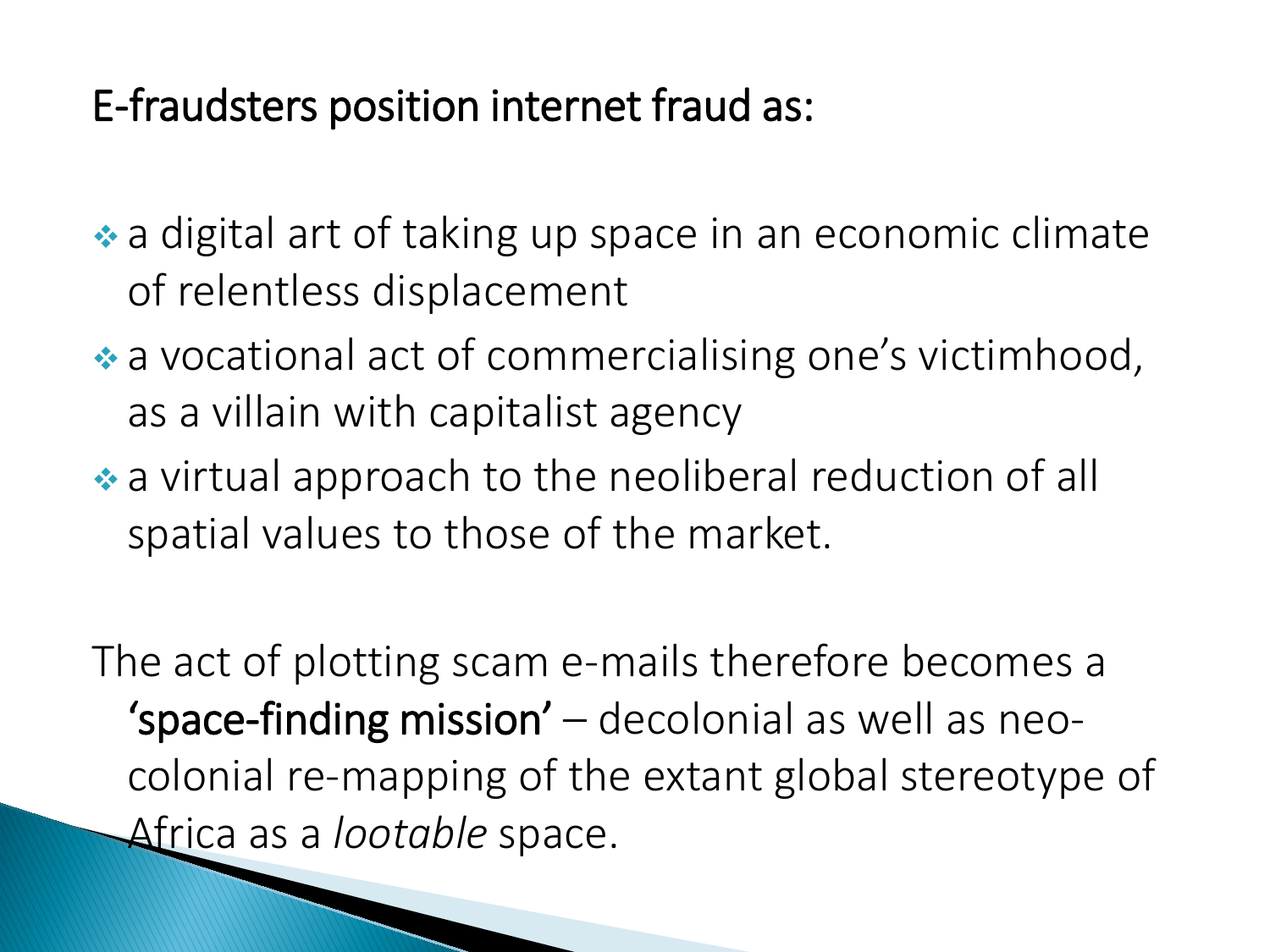E-fraud literature shows how e-fraud economy connects with neoliberal spatial discontent

Both 'Yahoo Yahoo' in News from Home & Every Day Is for the Thief

perform the sights and sound of Lagos—and the cyber cafés where scam letters are composed—as iconographic iterations of the neoliberal imperatives of urban informality





In *I Do Not Come to You by* Chance, scam letters are performed as an econo-spatial project



22 22 22 23 23 23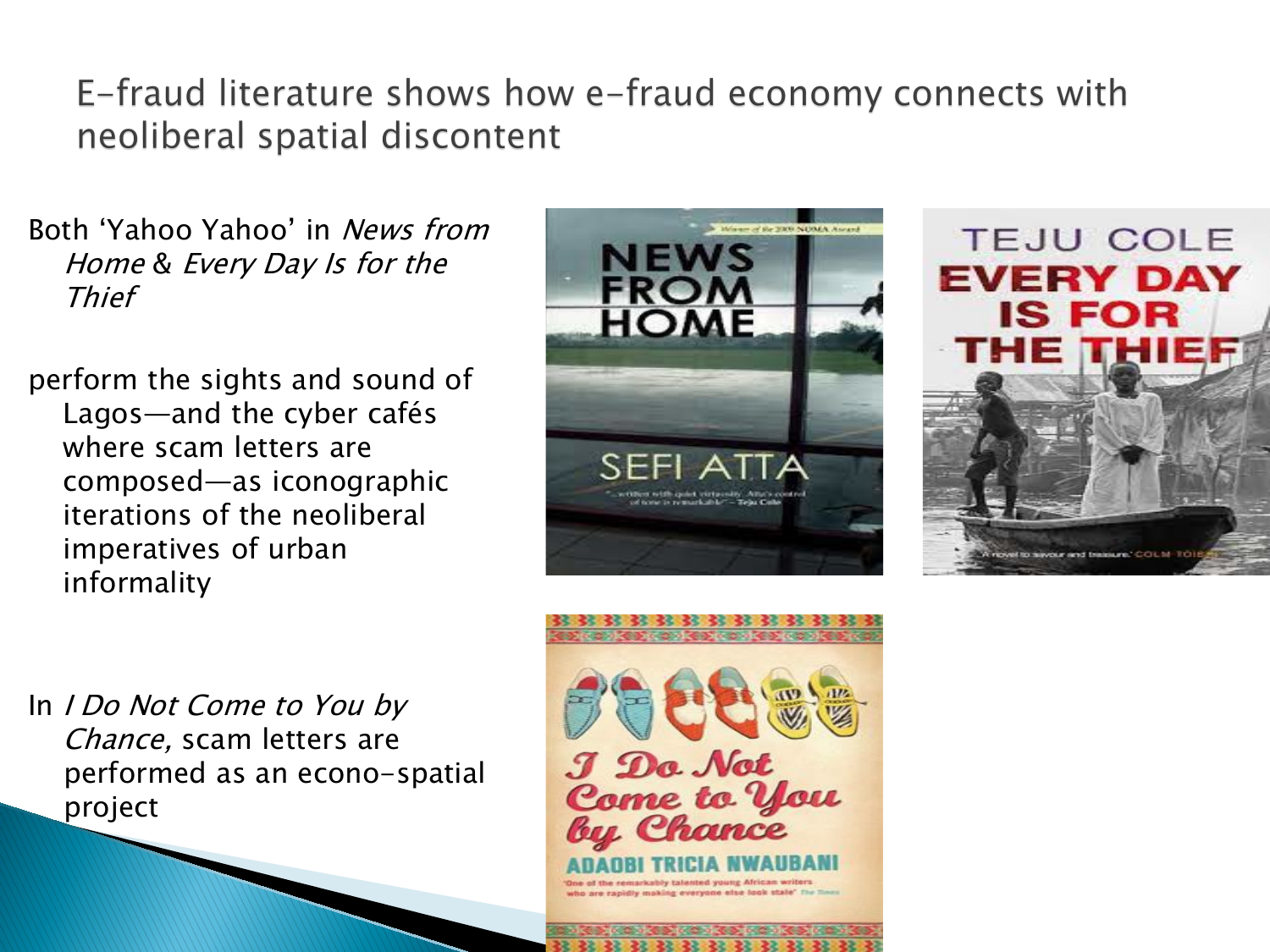### **THANK YOU!**

### Bristol Doctoral College